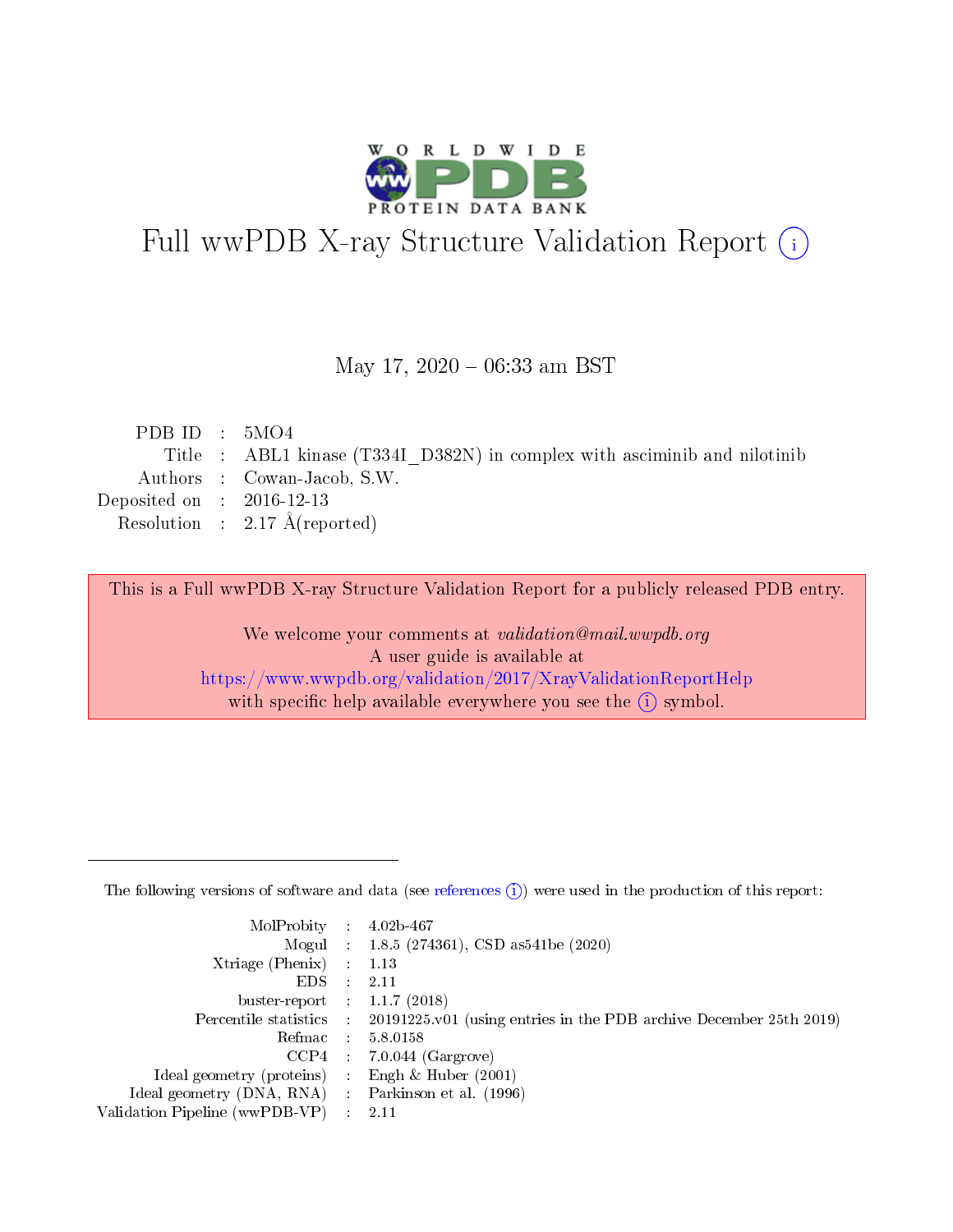# 1 [O](https://www.wwpdb.org/validation/2017/XrayValidationReportHelp#overall_quality)verall quality at a glance  $(i)$

The following experimental techniques were used to determine the structure: X-RAY DIFFRACTION

The reported resolution of this entry is 2.17 Å.

Percentile scores (ranging between 0-100) for global validation metrics of the entry are shown in the following graphic. The table shows the number of entries on which the scores are based.



| Metric                | Whole archive<br>$(\#\text{Entries})$ | Similar resolution<br>$(\#\text{Entries}, \text{resolution range}(\text{\AA}))$ |
|-----------------------|---------------------------------------|---------------------------------------------------------------------------------|
| $R_{free}$            | 130704                                | 6864 $(2.20-2.16)$                                                              |
| Clashscore            | 141614                                | $7689(2.20-2.16)$                                                               |
| Ramachandran outliers | 138981                                | $7564(2.20-2.16)$                                                               |
| Sidechain outliers    | 138945                                | $7564(2.20-2.16)$                                                               |
| RSRZ outliers         | 127900                                | 6738 $(2.20-2.16)$                                                              |

The table below summarises the geometric issues observed across the polymeric chains and their fit to the electron density. The red, orange, yellow and green segments on the lower bar indicate the fraction of residues that contain outliers for  $>=3, 2, 1$  and 0 types of geometric quality criteria respectively. A grey segment represents the fraction of residues that are not modelled. The numeric value for each fraction is indicated below the corresponding segment, with a dot representing fractions  $\epsilon=5\%$  The upper red bar (where present) indicates the fraction of residues that have poor fit to the electron density. The numeric value is given above the bar.

| Mol | $\cap$ hain | Length | Quality of chain |     |
|-----|-------------|--------|------------------|-----|
|     |             |        | 4%               |     |
|     |             | 495    | 83%              | 13% |

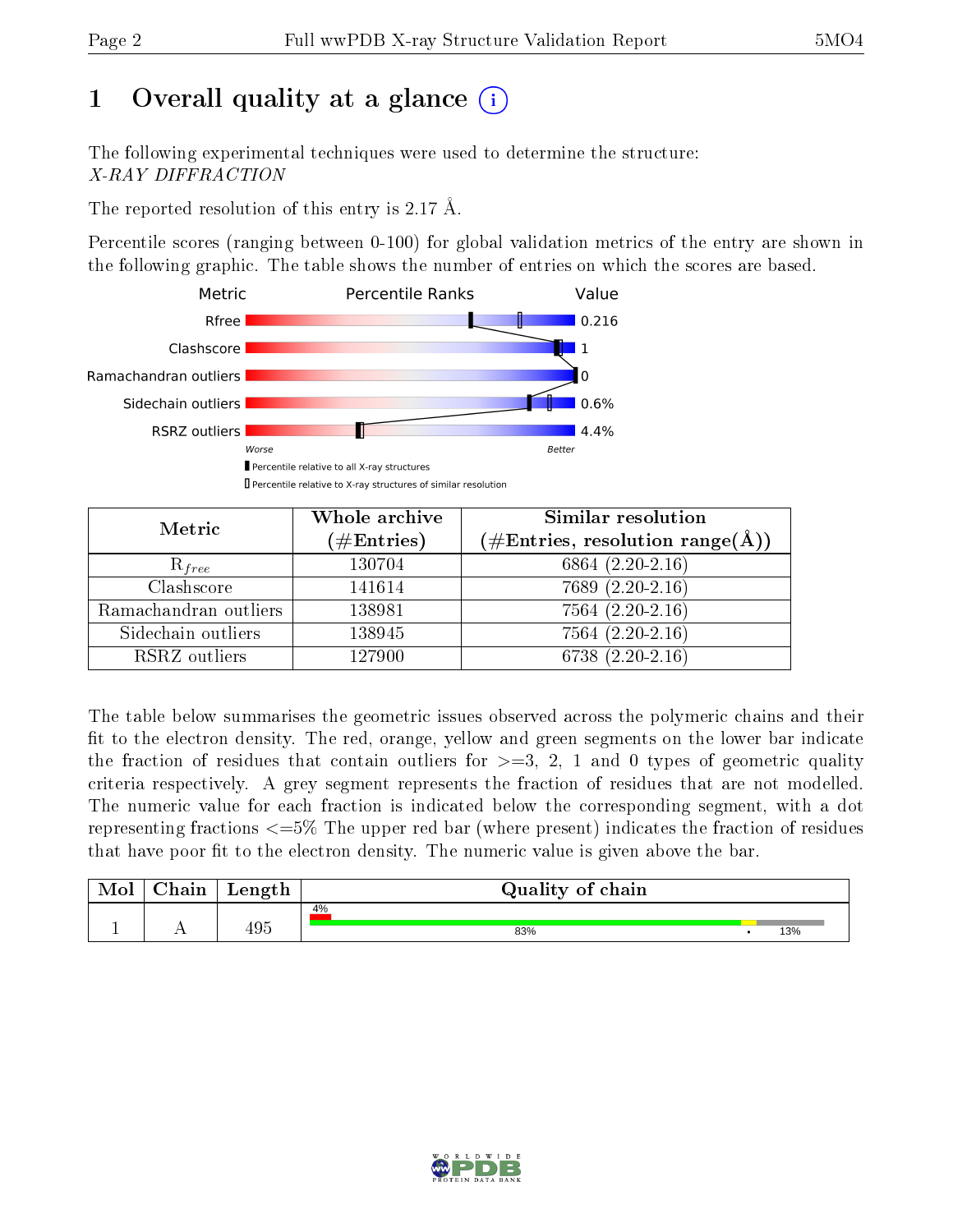# 2 Entry composition (i)

There are 4 unique types of molecules in this entry. The entry contains 3770 atoms, of which 0 are hydrogens and 0 are deuteriums.

In the tables below, the ZeroOcc column contains the number of atoms modelled with zero occupancy, the AltConf column contains the number of residues with at least one atom in alternate conformation and the Trace column contains the number of residues modelled with at most 2 atoms.

Molecule 1 is a protein called Tyrosine-protein kinase ABL1.

| Mol | Chain | Residues | Atoms         |     |     |     |    | $ZeroOcc \   \ AltConf \  $ | $\bf{Trace}$ |
|-----|-------|----------|---------------|-----|-----|-----|----|-----------------------------|--------------|
|     |       | 429      | Totar<br>3393 | 174 | 570 | 632 | 17 |                             |              |

There are 8 discrepancies between the modelled and reference sequences:

| Chain | Residue | Modelled   | Actual | Comment        | Reference         |
|-------|---------|------------|--------|----------------|-------------------|
| А     | 40      | GLY        |        | expression tag | <b>UNP P00519</b> |
| А     | 41      | ALA        |        | expression tag | <b>UNP P00519</b> |
| А     | 42      | MET        |        | expression tag | <b>UNP P00519</b> |
| А     | 43      | ASP        |        | expression tag | <b>UNP P00519</b> |
| А     | 44      | <b>PRO</b> |        | expression tag | <b>UNP P00519</b> |
| А     | 45      | <b>SER</b> |        | expression tag | <b>UNP P00519</b> |
| А     | 334     | <b>ILE</b> | THR.   | conflict       | <b>UNP P00519</b> |
| А     | 382     | <b>ASN</b> | ASP    | conflict       | <b>UNP P00519</b> |

• Molecule 2 is Nilotinib (three-letter code: NIL) (formula:  $C_{28}H_{22}F_3N_7O$ ).



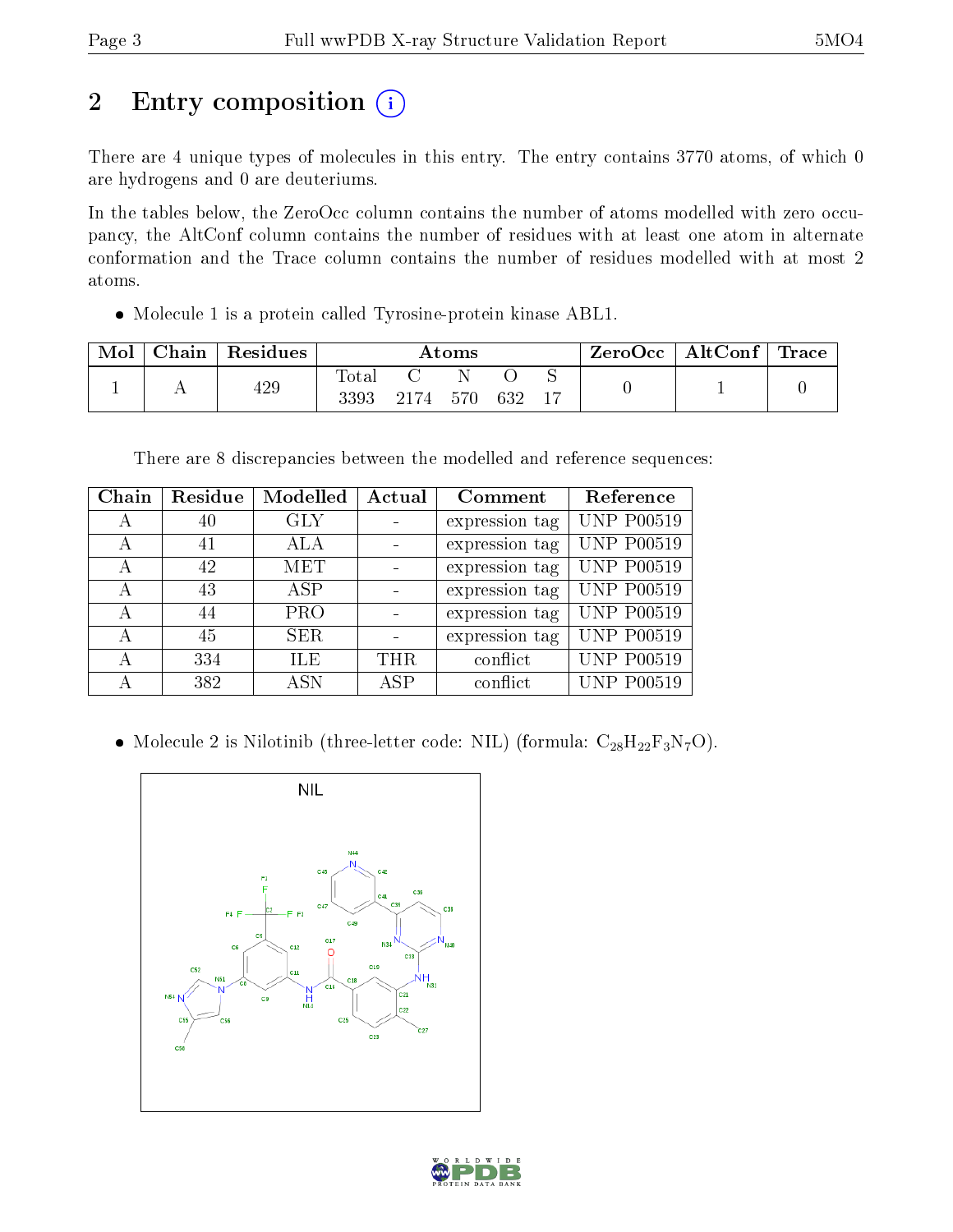| Mol | Chain   Residues | Atoms       |      |  |  |  | $\mid$ ZeroOcc $\mid$ AltConf $\mid$ |  |
|-----|------------------|-------------|------|--|--|--|--------------------------------------|--|
|     |                  | Total C F N | 28 3 |  |  |  |                                      |  |

 $\bullet$  Molecule 3 is asciminib (three-letter code: AY7) (formula:  $\rm{C}_{20}H_{18}ClF_2N_5O_3).$ 



| Mol | $Chain   Residues$ | Atoms                   |  |                                      |  |  | ZeroOcc   AltConf |  |  |
|-----|--------------------|-------------------------|--|--------------------------------------|--|--|-------------------|--|--|
|     |                    | Total C Cl F N $\Omega$ |  | $20 \quad 1 \quad 2 \quad 5 \quad 3$ |  |  |                   |  |  |

Molecule 4 is water.

|  | $\blacksquare$ Mol $\vert$ Chain $\vert$ Residues $\vert$ | Atoms                | ZeroOcc   AltConf |  |
|--|-----------------------------------------------------------|----------------------|-------------------|--|
|  | 307                                                       | Total<br>307<br>-307 |                   |  |

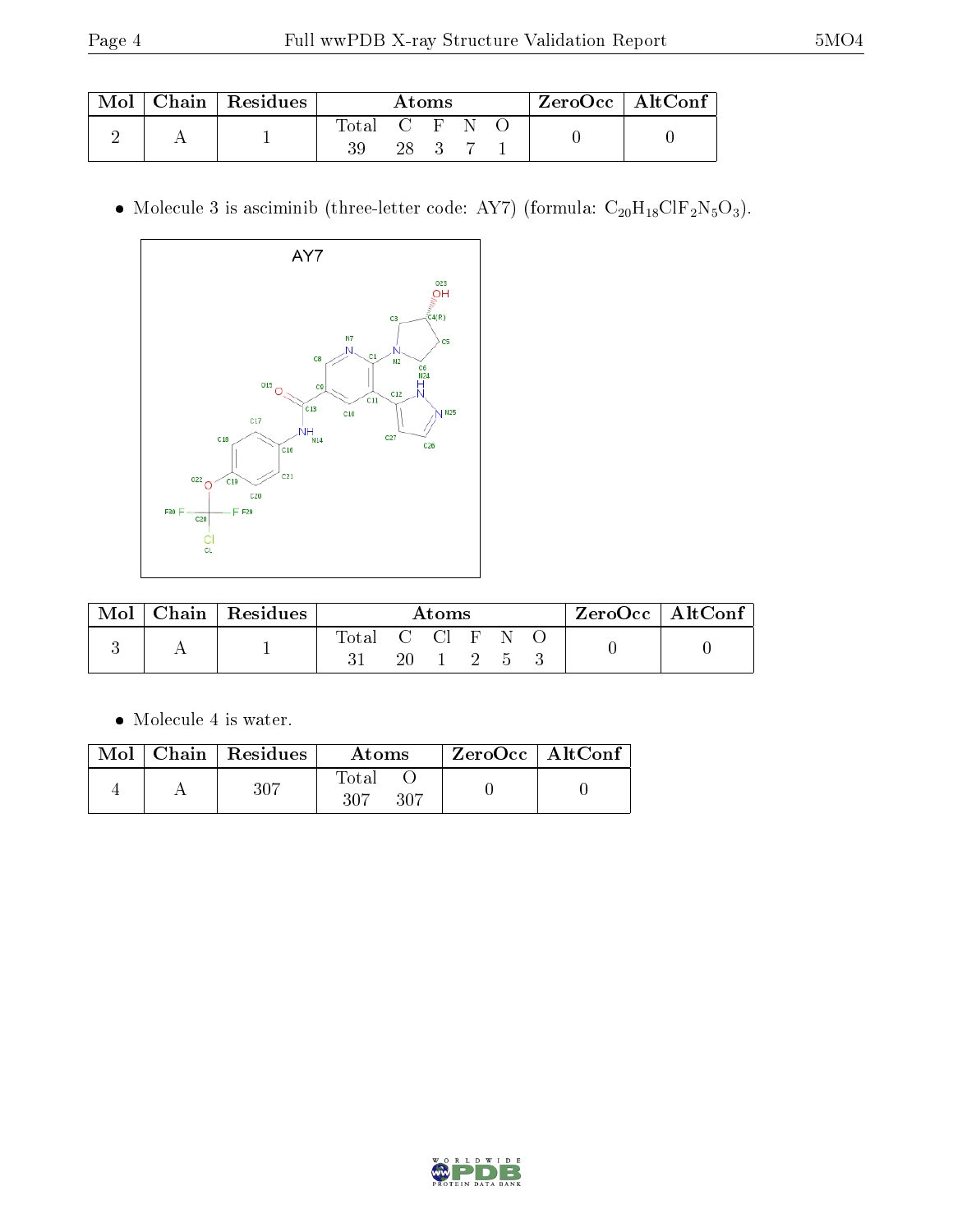# 3 Residue-property plots  $(i)$

These plots are drawn for all protein, RNA and DNA chains in the entry. The first graphic for a chain summarises the proportions of the various outlier classes displayed in the second graphic. The second graphic shows the sequence view annotated by issues in geometry and electron density. Residues are color-coded according to the number of geometric quality criteria for which they contain at least one outlier: green  $= 0$ , yellow  $= 1$ , orange  $= 2$  and red  $= 3$  or more. A red dot above a residue indicates a poor fit to the electron density (RSRZ  $> 2$ ). Stretches of 2 or more consecutive residues without any outlier are shown as a green connector. Residues present in the sample, but not in the model, are shown in grey.



• Molecule 1: Tyrosine-protein kinase ABL1

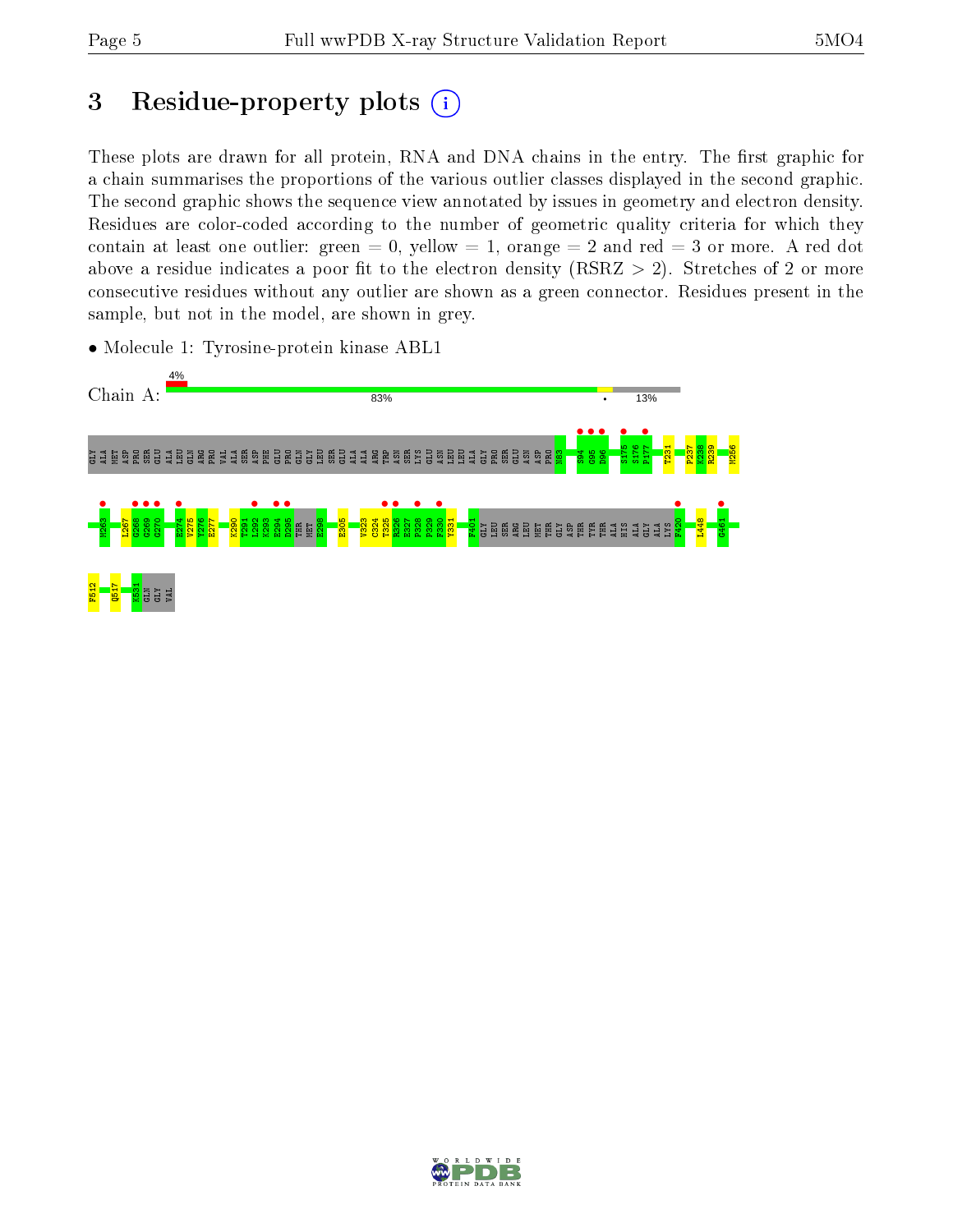# 4 Data and refinement statistics  $(i)$

| Property                                                             | <b>Value</b>                                    | Source     |
|----------------------------------------------------------------------|-------------------------------------------------|------------|
| Space group                                                          | C2221                                           | Depositor  |
| Cell constants                                                       | 118.28Å<br>$124.13\text{\AA}$<br>74.66Å         |            |
| a, b, c, $\alpha$ , $\beta$ , $\gamma$                               | $90.00^\circ$<br>$90.00^\circ$<br>$90.00^\circ$ | Depositor  |
| Resolution $(A)$                                                     | 59.14<br>$-2.17$                                | Depositor  |
|                                                                      | 56.27<br>$-2.17$                                | <b>EDS</b> |
| % Data completeness                                                  | 98.5 (59.14-2.17)                               | Depositor  |
| (in resolution range)                                                | $98.5(56.27-2.17)$                              | <b>EDS</b> |
| $R_{merge}$                                                          | 0.09                                            | Depositor  |
| $\mathrm{R}_{sym}$                                                   | (Not available)                                 | Depositor  |
| $\langle I/\sigma(I) \rangle^{-1}$                                   | $\overline{3.34}$ (at 2.16Å)                    | Xtriage    |
| Refinement program                                                   | <b>BUSTER 2.11.4</b>                            | Depositor  |
| $R, R_{free}$                                                        | $\overline{0.182}$ ,<br>0.217                   | Depositor  |
|                                                                      | 0.183<br>$\ddot{\phantom{0}}$<br>0.216          | DCC        |
| $R_{free}$ test set                                                  | 1439 reflections $(4.96\%)$                     | wwPDB-VP   |
| Wilson B-factor $(A^2)$                                              | 31.5                                            | Xtriage    |
| Anisotropy                                                           | 0.371                                           | Xtriage    |
| Bulk solvent $k_{sol}(e/\mathring{A}^3)$ , $B_{sol}(\mathring{A}^2)$ | $0.35$ , $55.3$                                 | <b>EDS</b> |
| L-test for twinning <sup>2</sup>                                     | $>$ = 0.48, < $L^2$ > = 0.31<br>< L             | Xtriage    |
| Estimated twinning fraction                                          | $0.026$ for $-k,-h,-l$                          | Xtriage    |
| $F_o, F_c$ correlation                                               | 0.95                                            | <b>EDS</b> |
| Total number of atoms                                                | 3770                                            | wwPDB-VP   |
| Average B, all atoms $(A^2)$                                         | 36.0                                            | wwPDB-VP   |

Xtriage's analysis on translational NCS is as follows: The largest off-origin peak in the Patterson function is  $4.28\%$  of the height of the origin peak. No significant pseudotranslation is detected.

<sup>&</sup>lt;sup>2</sup>Theoretical values of  $\langle |L| \rangle$ ,  $\langle L^2 \rangle$  for acentric reflections are 0.5, 0.333 respectively for untwinned datasets, and 0.375, 0.2 for perfectly twinned datasets.



<span id="page-5-1"></span><span id="page-5-0"></span><sup>1</sup> Intensities estimated from amplitudes.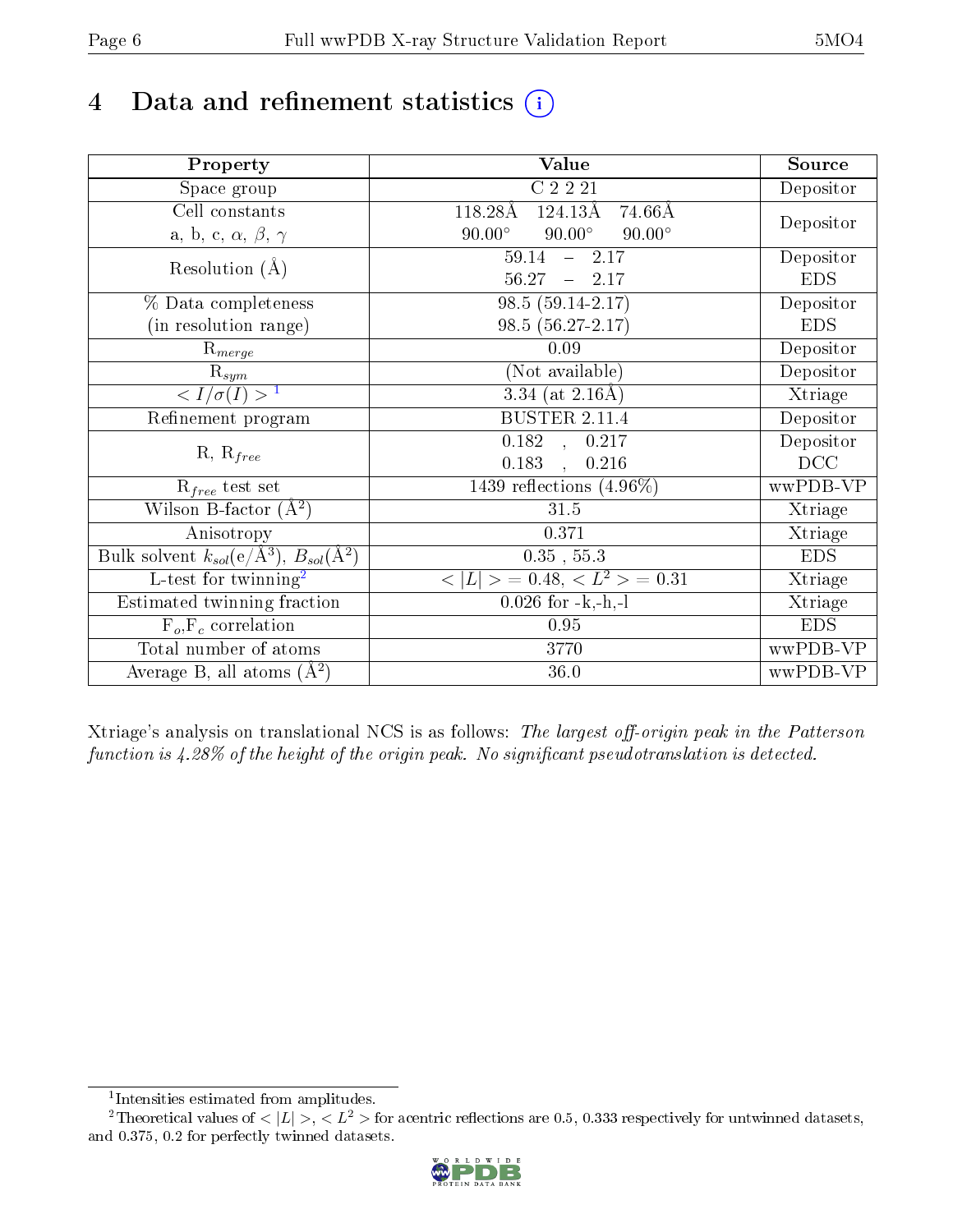# 5 Model quality  $(i)$

## 5.1 Standard geometry  $(i)$

Bond lengths and bond angles in the following residue types are not validated in this section: AY7, NIL

The Z score for a bond length (or angle) is the number of standard deviations the observed value is removed from the expected value. A bond length (or angle) with  $|Z| > 5$  is considered an outlier worth inspection. RMSZ is the root-mean-square of all Z scores of the bond lengths (or angles).

| $Mol$   Chain |      | Bond lengths                    | Bond angles |                      |  |
|---------------|------|---------------------------------|-------------|----------------------|--|
|               |      | RMSZ $ #Z  > 5$ RMSZ $ #Z  > 5$ |             |                      |  |
|               | 0.51 | 0/3482                          | 0.65        | $\frac{1}{2}$ 0/4734 |  |

There are no bond length outliers.

There are no bond angle outliers.

There are no chirality outliers.

There are no planarity outliers.

### 5.2 Too-close contacts  $(i)$

In the following table, the Non-H and H(model) columns list the number of non-hydrogen atoms and hydrogen atoms in the chain respectively. The H(added) column lists the number of hydrogen atoms added and optimized by MolProbity. The Clashes column lists the number of clashes within the asymmetric unit, whereas Symm-Clashes lists symmetry related clashes.

|  |      |      | Mol   Chain   Non-H   H(model)   H(added)   Clashes   Symm-Clashes |
|--|------|------|--------------------------------------------------------------------|
|  | 3393 | 3233 |                                                                    |
|  |      |      |                                                                    |
|  |      |      |                                                                    |
|  | 307  |      |                                                                    |
|  | 3770 | 3255 |                                                                    |

The all-atom clashscore is defined as the number of clashes found per 1000 atoms (including hydrogen atoms). The all-atom clashscore for this structure is 1.

All (9) close contacts within the same asymmetric unit are listed below, sorted by their clash magnitude.

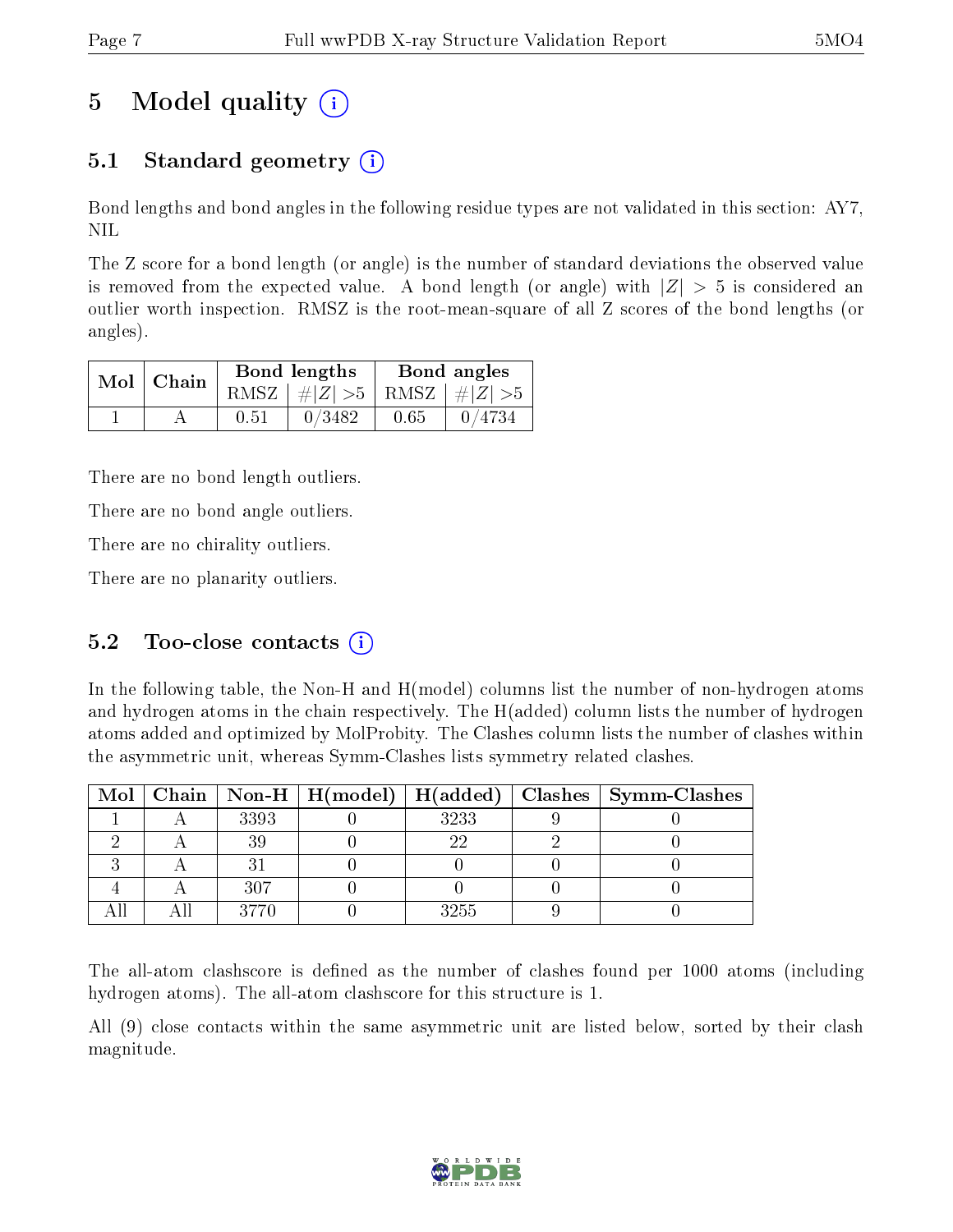| Atom-1            | Atom-2              | Interatomic<br>distance $(A)$ | Clash<br>overlap $(A)$ |  |
|-------------------|---------------------|-------------------------------|------------------------|--|
| 1:A:324:CYS:HB2   | 1: A: 331: TYR: HB2 | 1.84                          | 0.60                   |  |
| 1:A:290:LYS:HB2   | 2:A:601:NIL:H27B    | 1.85                          | 0.58                   |  |
| 1:A:448:LEU:HD11  | $1: A:512:$ PHE:HZ  | 1.80                          | 0.47                   |  |
| 1:A:256[A]:MET:SD | 1: A:324: CYS:SG    | 3.14                          | 0.45                   |  |
| 1: A:305: GLU:HG3 | 2:A:601:NIL:H56     | 2.00                          | 0.44                   |  |
| 1:A:267:LEU:HD12  | $1:$ A:275:VAL:HG12 | 1.99                          | 0.44                   |  |
| 1:A:237:PRO:HB2   | 1:A:239:ARG:HG2     | 1.99                          | 0.44                   |  |
| 1:A:267:LEU:HD21  | 1:A:277:GLU:HB2     | 2.00                          | 0.43                   |  |
| 1:A:323:VAL:HB    | 1: A:325:THR:HG23   | 2.02                          | 0.41                   |  |

There are no symmetry-related clashes.

### 5.3 Torsion angles (i)

#### 5.3.1 Protein backbone (i)

In the following table, the Percentiles column shows the percent Ramachandran outliers of the chain as a percentile score with respect to all X-ray entries followed by that with respect to entries of similar resolution.

The Analysed column shows the number of residues for which the backbone conformation was analysed, and the total number of residues.

| Mol   Chain | Analysed                                 | Favoured   Allowed   Outliers   Percentiles |  |                 |  |
|-------------|------------------------------------------|---------------------------------------------|--|-----------------|--|
|             | $424/495 (86\%)$   406 (96\%)   18 (4\%) |                                             |  | $\vert$ 100 100 |  |

There are no Ramachandran outliers to report.

#### $5.3.2$  Protein sidechains  $(i)$

In the following table, the Percentiles column shows the percent sidechain outliers of the chain as a percentile score with respect to all X-ray entries followed by that with respect to entries of similar resolution.

The Analysed column shows the number of residues for which the sidechain conformation was analysed, and the total number of residues.

| $\mid$ Mol $\mid$ Chain | Analysed                               |  | Rotameric   Outliers   Percentiles |  |  |
|-------------------------|----------------------------------------|--|------------------------------------|--|--|
|                         | $356/427(83\%)$   $354(99\%)$   2(1\%) |  | 86 92                              |  |  |

All (2) residues with a non-rotameric sidechain are listed below:

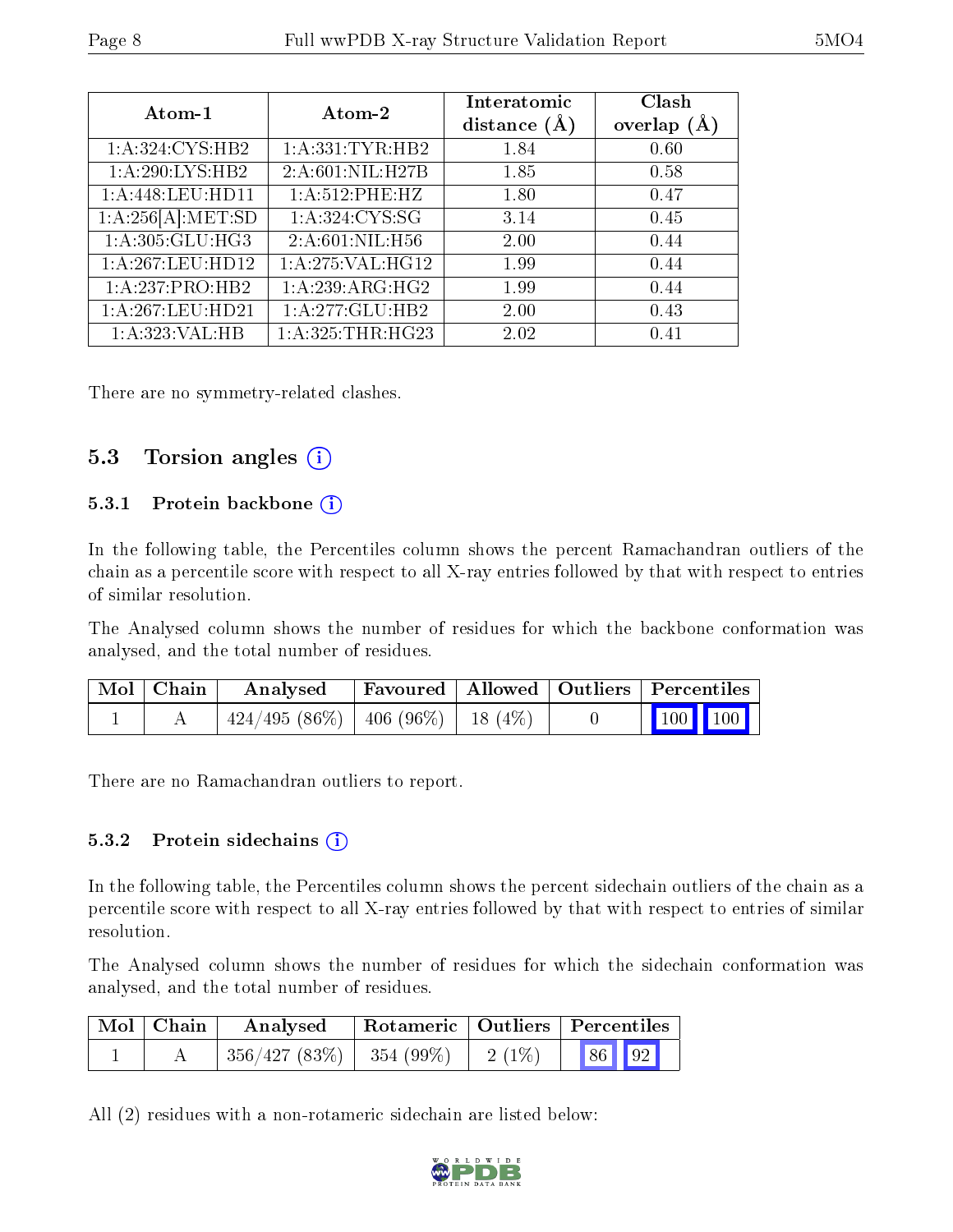| $\operatorname{Mol}$ | Chain | $\operatorname{Res}% \left( \mathcal{N}\right) \equiv\operatorname{Res}(\mathcal{N}_{0})\cap\operatorname{Res}(\mathcal{N}_{0})$ | Type |
|----------------------|-------|----------------------------------------------------------------------------------------------------------------------------------|------|
|                      |       | -23 i                                                                                                                            |      |
|                      |       |                                                                                                                                  | -21  |

Some sidechains can be flipped to improve hydrogen bonding and reduce clashes. All (1) such sidechains are listed below:

| Mol | Chain | $\parallel$ Res | L'vpe |
|-----|-------|-----------------|-------|
|     |       |                 |       |

#### $5.3.3$  RNA  $(i)$

There are no RNA molecules in this entry.

#### 5.4 Non-standard residues in protein, DNA, RNA chains (i)

There are no non-standard protein/DNA/RNA residues in this entry.

#### 5.5 Carbohydrates (i)

There are no carbohydrates in this entry.

### 5.6 Ligand geometry  $(i)$

2 ligands are modelled in this entry.

In the following table, the Counts columns list the number of bonds (or angles) for which Mogul statistics could be retrieved, the number of bonds (or angles) that are observed in the model and the number of bonds (or angles) that are dened in the Chemical Component Dictionary. The Link column lists molecule types, if any, to which the group is linked. The Z score for a bond length (or angle) is the number of standard deviations the observed value is removed from the expected value. A bond length (or angle) with  $|Z| > 2$  is considered an outlier worth inspection. RMSZ is the root-mean-square of all Z scores of the bond lengths (or angles).

| Mol |            | Chain |     |                          | ${\rm Link}$ |      | Bond lengths |          |      | Bond angles |  |
|-----|------------|-------|-----|--------------------------|--------------|------|--------------|----------|------|-------------|--|
|     | Type       |       | Res |                          | Counts       | RMSZ | # $ Z  > 2$  | Counts   | RMSZ | # $ Z  > 2$ |  |
| ↵   | <b>NIL</b> |       | 601 | $\overline{\phantom{a}}$ | 42, 43, 43   | 1.98 | $(16\%)$     | 57,62,62 | 1.78 | 10(17%)     |  |
| ιJ  |            |       | 602 | $\overline{\phantom{a}}$ | 34, 34, 34   | 1.88 | $11\%$       | 40,49,49 | 1.75 |             |  |

In the following table, the Chirals column lists the number of chiral outliers, the number of chiral centers analysed, the number of these observed in the model and the number defined in the Chemical Component Dictionary. Similar counts are reported in the Torsion and Rings columns.

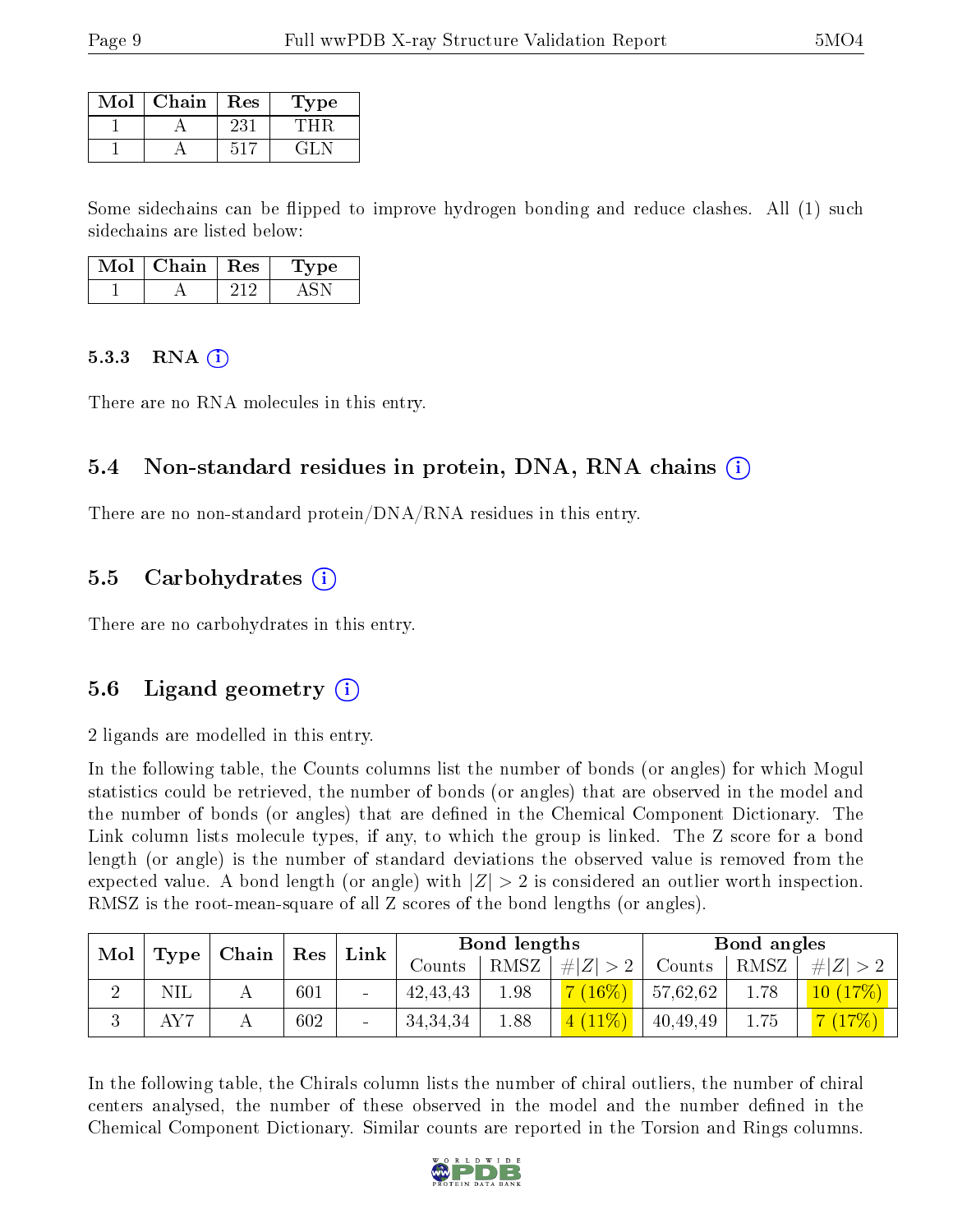|     |     |        | Mol   Type   Chain   Res   Link   Chirals | <b>Torsions</b>                | Rings |
|-----|-----|--------|-------------------------------------------|--------------------------------|-------|
|     | 601 |        |                                           | $\frac{1}{26}/26/26$   0/5/5/5 |       |
| AY7 | 602 | $\sim$ |                                           | $6/19/30/30$   $0/4/4/4$       |       |

'-' means no outliers of that kind were identified.

All (11) bond length outliers are listed below:

| Mol            | Chain | Res | <b>Type</b> | Atoms     | Z       | Observed $(A)$ | Ideal(A) |
|----------------|-------|-----|-------------|-----------|---------|----------------|----------|
| 3              | А     | 602 | AY 7        | $C27-C26$ | 7.11    | 1.47           | 1.38     |
| $\overline{2}$ | А     | 601 | NIL         | $C56-N51$ | $-5.94$ | 1.32           | 1.39     |
| $\overline{2}$ | А     | 601 | ΝIL         | $C52-N54$ | $-5.60$ | 1.25           | 1.35     |
| $\overline{2}$ | A     | 601 | NIL         | $C52-N51$ | $-5.12$ | 1.31           | 1.36     |
| $\overline{2}$ | A     | 601 | ΝIL         | $C8-N51$  | $-4.60$ | 1.37           | 1.45     |
| 3              | А     | 602 | AY 7        | $C27-C12$ | $-4.57$ | 1.34           | 1.40     |
| $\overline{2}$ | А     | 601 | NIL         | $C6-C8$   | 3.16    | 1.42           | 1.38     |
| $\overline{2}$ | А     | 601 | NIL         | $C9-C8$   | 2.69    | 1.41           | 1.38     |
| 3              | А     | 602 | AY7         | O22-C28   | 2.65    | 1.44           | 1.33     |
| $\overline{2}$ | А     | 601 | ΝIL         | $C2-C5$   | 2.27    | 1.54           | 1.49     |
| 3              | А     | 602 | AY 7        | C12-N24   | $-2.15$ | 1.31           | 1.36     |

All (17) bond angle outliers are listed below:

| Mol            | Chain | Res | <b>Type</b> | Atoms                                            | Z       | $\text{Observed}(^o)$ | Ideal $(^\circ)$ |
|----------------|-------|-----|-------------|--------------------------------------------------|---------|-----------------------|------------------|
| 3              | А     | 602 | AY 7        | F29-C28-O22                                      | $-6.43$ | 105.28                | 111.88           |
| $\overline{2}$ | А     | 601 | NIL         | C35-N34-C33                                      | 6.34    | 121.91                | 116.69           |
| $\overline{2}$ | А     | 601 | NIL         | N40-C33-N34                                      | $-6.13$ | 120.75                | 126.55           |
| $\overline{2}$ | А     | 601 | NIL         | C38-N40-C33                                      | 5.09    | 119.97                | 115.45           |
| 3              | А     | 602 | AY7         | $C27-C12-C11$                                    | $-4.98$ | 124.11                | 128.77           |
| 3              | А     | 602 | AY 7        | $C11-C12-N24$                                    | 3.08    | 125.84                | 120.93           |
| $\overline{2}$ | А     | 601 | NIL         | C58-C55-N54                                      | 3.06    | 127.07                | 119.98           |
| $\overline{2}$ | А     | 601 | NIL         | C36-C38-N40                                      | $-2.87$ | 120.40                | 123.96           |
| 3              | А     | 602 | AY7         | $C9$ -C8-N7                                      | $-2.82$ | 119.73                | 123.67           |
| $\overline{2}$ | А     | 601 | <b>NIL</b>  | C45-N44-C42                                      | 2.74    | 121.60                | 116.85           |
| $\overline{2}$ | А     | 601 | NIL         | N31-C33-N40                                      | 2.52    | 124.12                | 116.28           |
| 3              | А     | 602 | AY7         | O <sub>15</sub> -C <sub>13</sub> -C <sub>9</sub> | $-2.44$ | 116.58                | 120.94           |
| 3              | А     | 602 | AY7         | $C8-N7-C1$                                       | 2.33    | 122.57                | 115.17           |
| $\overline{2}$ | А     | 601 | <b>NIL</b>  | $C6-C8-C9$                                       | $-2.09$ | 118.92                | 121.61           |
| $\overline{2}$ | А     | 601 | NIL         | $C36-C35-N34$                                    | $-2.09$ | 119.26                | 121.97           |
| 3              | А     | 602 | AY 7        | C27-C26-N25                                      | $-2.01$ | 106.27                | 111.33           |
| $\overline{2}$ | А     | 601 | NIL         | $C6$ - $C8$ - $N51$                              | 2.00    | 121.64                | 118.86           |

There are no chirality outliers.

All (7) torsion outliers are listed below:

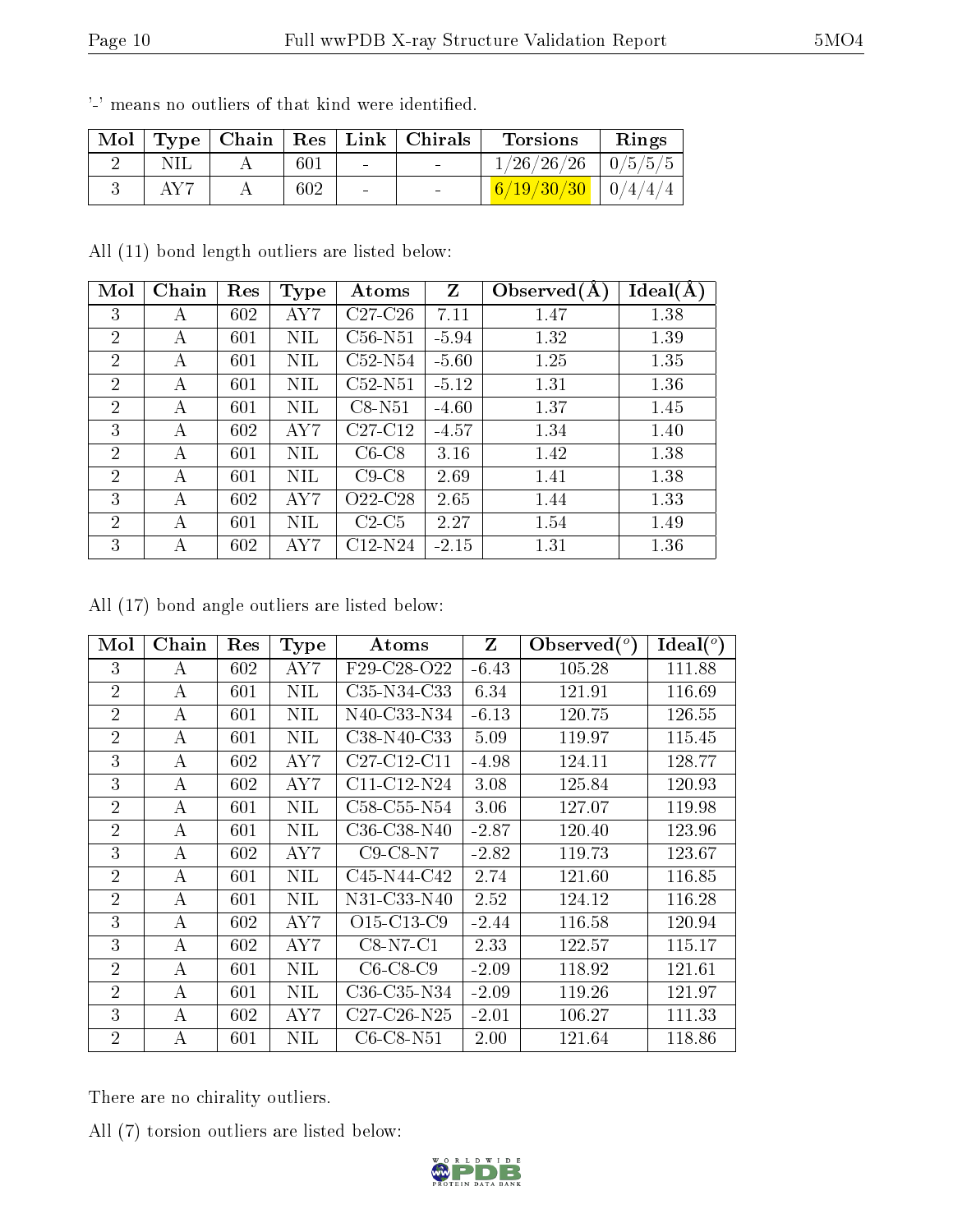| Mol | Chain | Res | Type | Atoms                                |
|-----|-------|-----|------|--------------------------------------|
| 3   | А     | 602 | AY7  | $C11-C1-N2-C3$                       |
| 3   | А     | 602 | AY7  | $C11-C1-N2-C6$                       |
| 3   |       | 602 | AY7  | N7-C1-N2-C3                          |
| 3   | А     | 602 | AY7  | $N7-C1-N2-C6$                        |
| 3   |       | 602 | AY7  | C10-C11-C12-C27                      |
| 3   | А     | 602 | AY7  | $\overline{\text{C10-C11}}$ -C12-N24 |
| 2   |       | 601 | NIL. | C19-C21-N31-C33                      |

There are no ring outliers.

1 monomer is involved in 2 short contacts:

|  |      |  | Mol   Chain   Res   Type   Clashes   Symm-Clashes |
|--|------|--|---------------------------------------------------|
|  | -601 |  |                                                   |

The following is a two-dimensional graphical depiction of Mogul quality analysis of bond lengths, bond angles, torsion angles, and ring geometry for all instances of the Ligand of Interest. In addition, ligands with molecular weight > 250 and outliers as shown on the validation Tables will also be included. For torsion angles, if less then 5% of the Mogul distribution of torsion angles is within 10 degrees of the torsion angle in question, then that torsion angle is considered an outlier. Any bond that is central to one or more torsion angles identified as an outlier by Mogul will be highlighted in the graph. For rings, the root-mean-square deviation (RMSD) between the ring in question and similar rings identified by Mogul is calculated over all ring torsion angles. If the average RMSD is greater than 60 degrees and the minimal RMSD between the ring in question and any Mogul-identified rings is also greater than 60 degrees, then that ring is considered an outlier. The outliers are highlighted in purple. The color gray indicates Mogul did not find sufficient equivalents in the CSD to analyse the geometry.

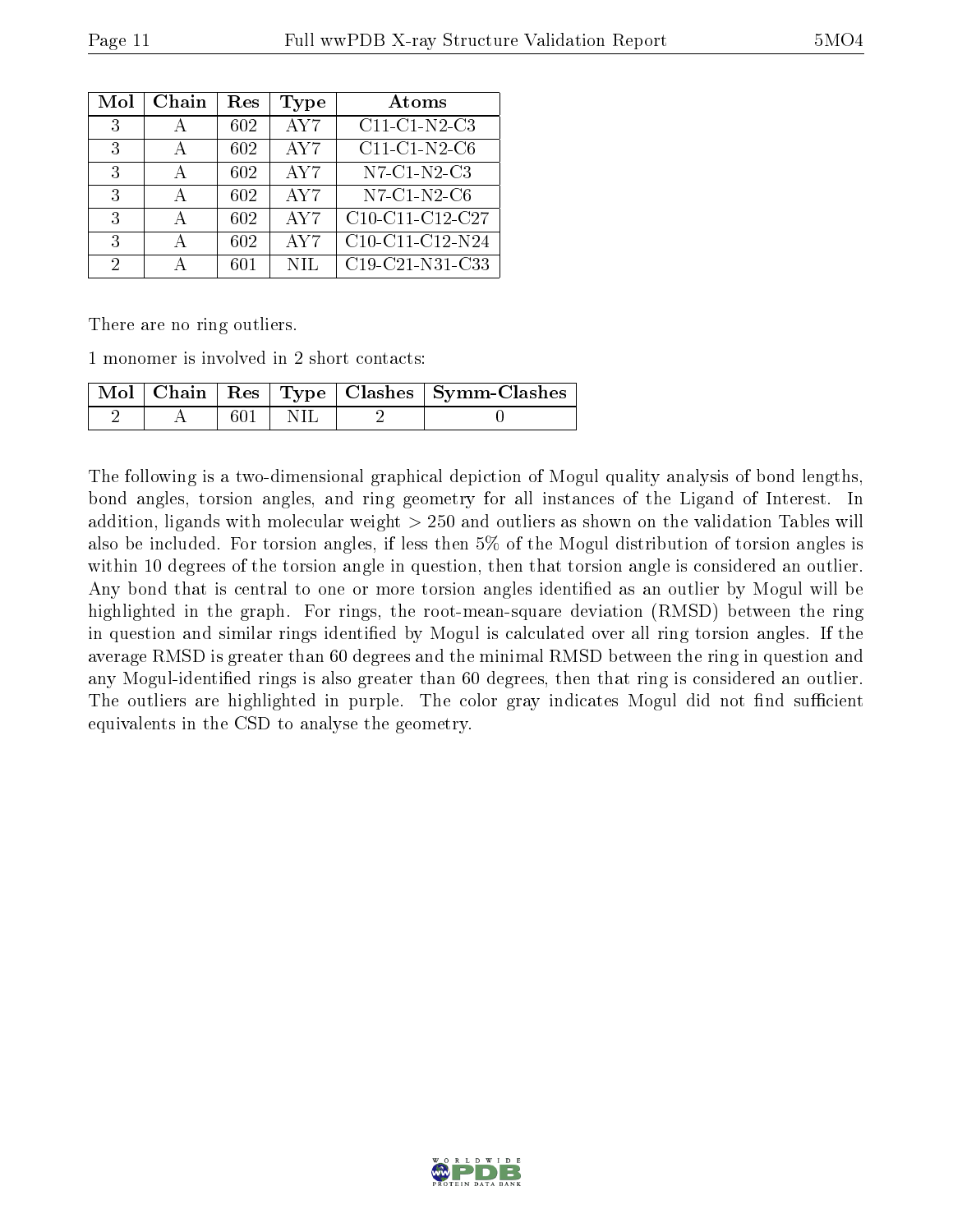

## 5.7 [O](https://www.wwpdb.org/validation/2017/XrayValidationReportHelp#nonstandard_residues_and_ligands)ther polymers (i)

There are no such residues in this entry.

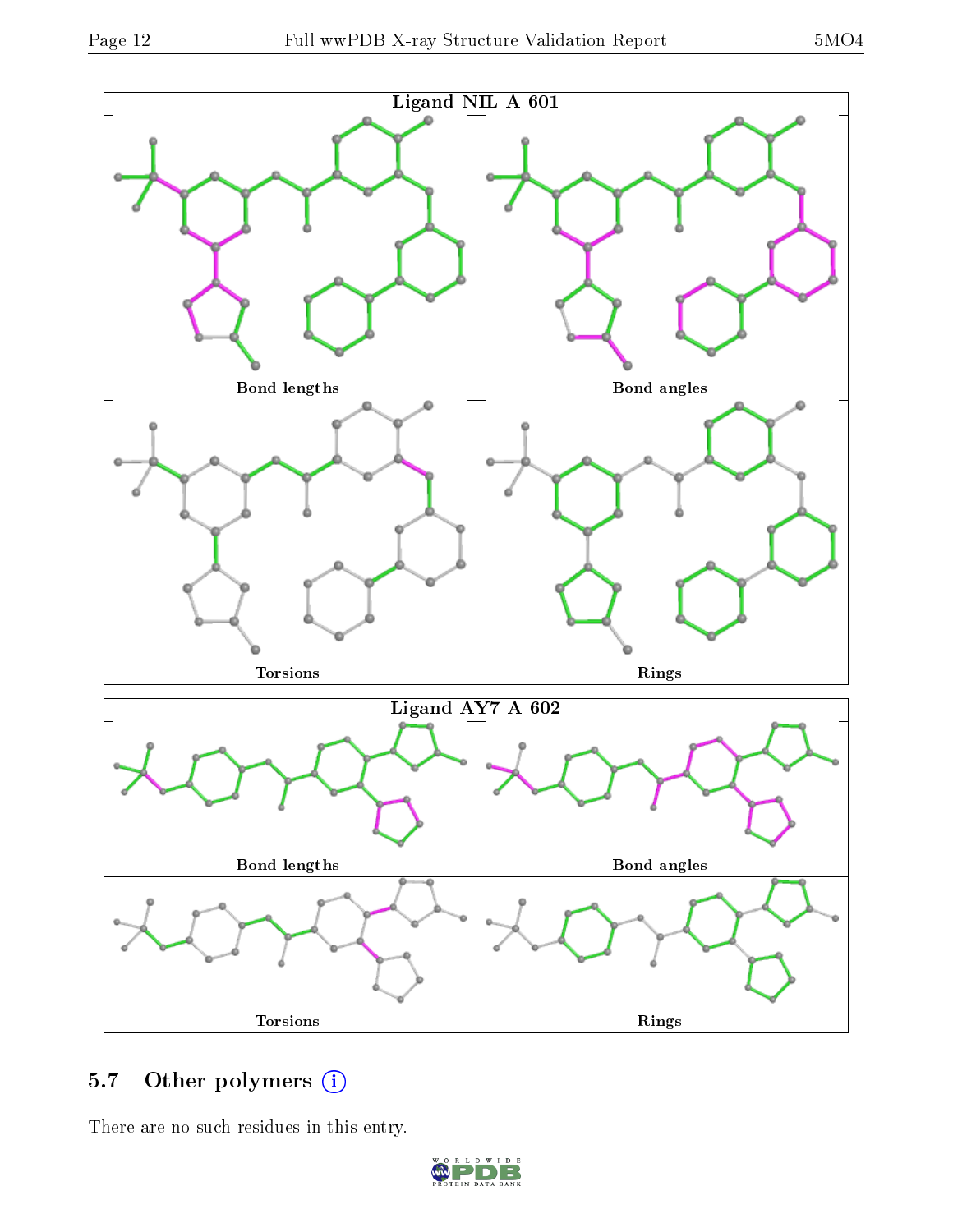## 5.8 Polymer linkage issues (i)

There are no chain breaks in this entry.

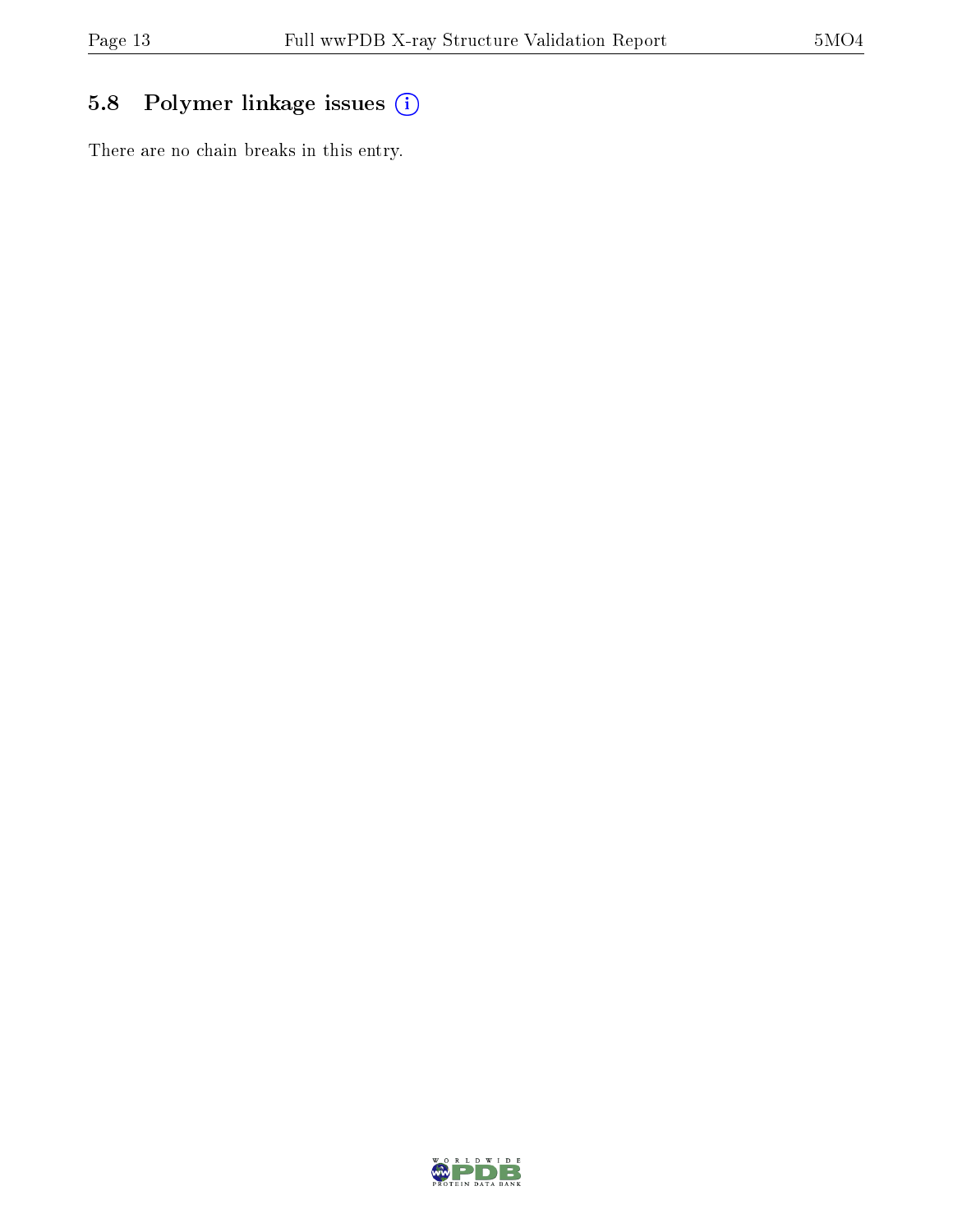## 6 Fit of model and data  $(i)$

### 6.1 Protein, DNA and RNA chains  $(i)$

In the following table, the column labelled  $#RSRZ> 2'$  contains the number (and percentage) of RSRZ outliers, followed by percent RSRZ outliers for the chain as percentile scores relative to all X-ray entries and entries of similar resolution. The OWAB column contains the minimum, median,  $95<sup>th</sup>$  percentile and maximum values of the occupancy-weighted average B-factor per residue. The column labelled ' $Q< 0.9$ ' lists the number of (and percentage) of residues with an average occupancy less than 0.9.

| $\mid$ Mol $\mid$ Chain | $\mid$ Analysed $\mid$ <rsrz></rsrz> | $\#\text{RSRZ}{>}2$                 | $\vert$ OWAB(Å <sup>2</sup> ) $\vert$ Q<0.9 |  |
|-------------------------|--------------------------------------|-------------------------------------|---------------------------------------------|--|
|                         | $429/495(86\%)$   0.12               | 19 (4\%)   34   35   18, 32, 60, 93 |                                             |  |

All (19) RSRZ outliers are listed below:

| Mol            | Chain              | Res<br><b>Type</b> |                       | <b>RSRZ</b> |
|----------------|--------------------|--------------------|-----------------------|-------------|
| $\overline{1}$ | A                  | 461                | <b>GLY</b>            | 7.2         |
| $\mathbf{1}$   | $\overline{\rm A}$ | 328                | <b>PRO</b>            | 4.6         |
| $\overline{1}$ | $\overline{\rm A}$ | 420                | PHE                   | 4.4         |
| $\mathbf{1}$   | $\overline{\rm A}$ | 325                | THR                   | 3.9         |
| $\overline{1}$ | $\overline{\rm A}$ | 95                 | <b>GLY</b>            | 3.9         |
| $\overline{1}$ | $\bf{A}$           | 269                | $\rm GLY$             | 3.7         |
| $\overline{1}$ | $\overline{\rm A}$ | 175                | SER                   | 3.7         |
| $\overline{1}$ | $\overline{A}$     | 326                | $\overline{\rm{ARG}}$ | 3.1         |
| $\mathbf{1}$   | $\overline{\rm A}$ | 294                | GLU                   | 3.1         |
| $\mathbf{1}$   | $\overline{\rm A}$ | 177                | PRO                   | 2.8         |
| $\mathbf{1}$   | $\boldsymbol{A}$   | 96                 | ASP                   | 2.6         |
| $\mathbf{1}$   | $\overline{\rm A}$ | 94                 | SER                   | 2.4         |
| $\overline{1}$ | $\overline{\rm A}$ | 292                | LEU                   | 2.3         |
| $\overline{1}$ | $\overline{\rm A}$ | 330                | PHE                   | 2.3         |
| $\mathbf{1}$   | $\overline{\rm A}$ | 263                | MET                   | 2.2         |
| $\mathbf{1}$   | $\overline{\rm A}$ | 295                | <b>ASP</b>            | 2.2         |
| $\mathbf{1}$   | A                  | 268                | $\rm GLY$             | 2.1         |
| $\mathbf{1}$   | $\overline{A}$     | 270                | $\rm GLY$             | 2.1         |
| $\overline{1}$ | А                  | 274                | $\operatorname{GLU}$  | 2.1         |

### 6.2 Non-standard residues in protein, DNA, RNA chains  $(i)$

There are no non-standard protein/DNA/RNA residues in this entry.

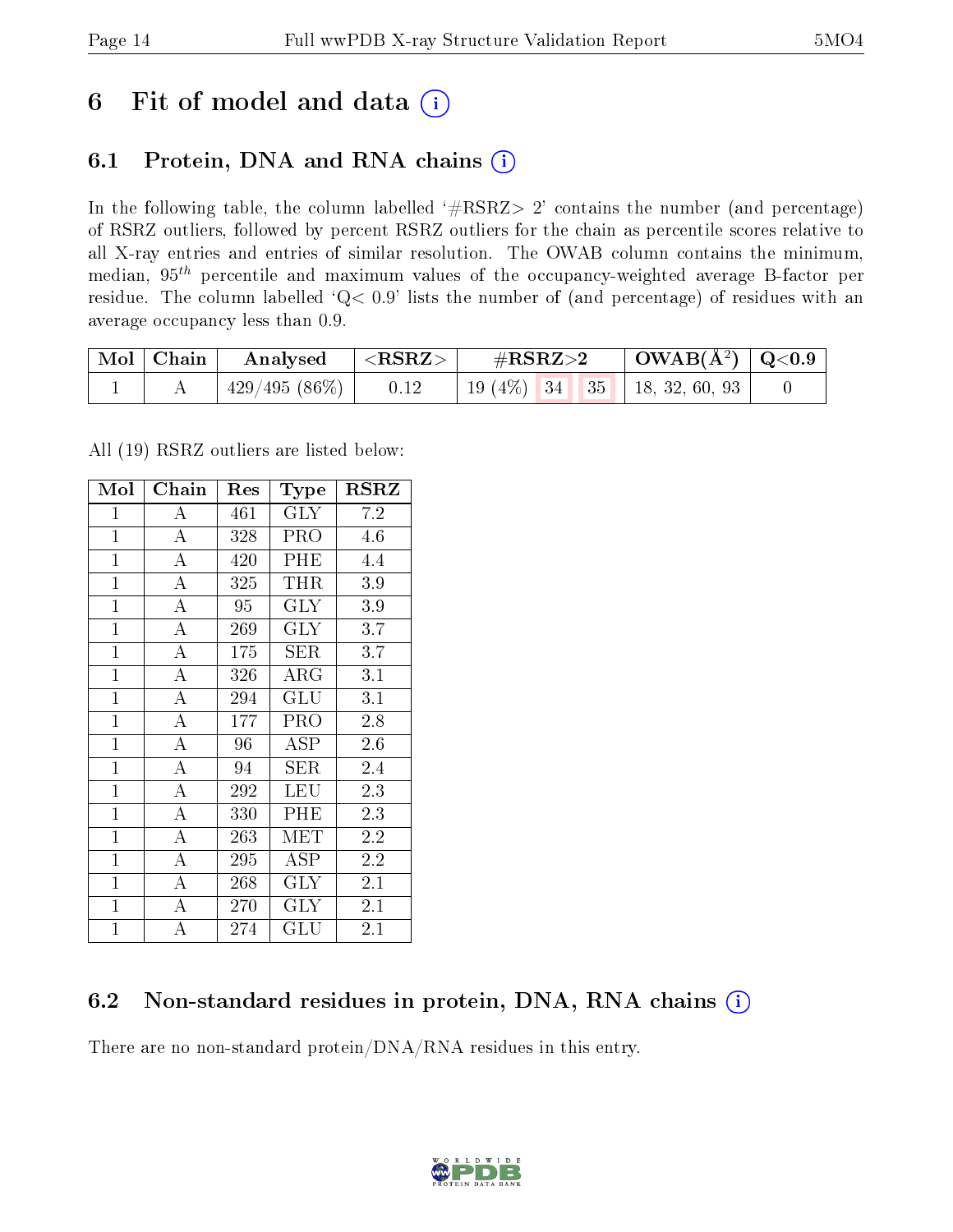#### 6.3 Carbohydrates  $(i)$

There are no carbohydrates in this entry.

### 6.4 Ligands  $(i)$

In the following table, the Atoms column lists the number of modelled atoms in the group and the number defined in the chemical component dictionary. The B-factors column lists the minimum, median,  $95<sup>th</sup>$  percentile and maximum values of B factors of atoms in the group. The column labelled  $Q < 0.9$ ' lists the number of atoms with occupancy less than 0.9.

| Mol | Type <sub>1</sub> |     |       |      |      | $\vert$ Chain $\vert$ Res $\vert$ Atoms $\vert$ RSCC $\vert$ RSR $\vert$ B-factors(A <sup>2</sup> ) $\vert$ Q<0.9 |  |
|-----|-------------------|-----|-------|------|------|-------------------------------------------------------------------------------------------------------------------|--|
|     | $\Delta$ V $7$    | 602 | 31/31 | 0.94 | 0.11 | 25, 29, 58, 63                                                                                                    |  |
|     |                   | 601 | 39/39 | 0.96 | 0.11 | 26,30,44,46                                                                                                       |  |

The following is a graphical depiction of the model fit to experimental electron density of all instances of the Ligand of Interest. In addition, ligands with molecular weight  $> 250$  and outliers as shown on the geometry validation Tables will also be included. Each fit is shown from different orientation to approximate a three-dimensional view.